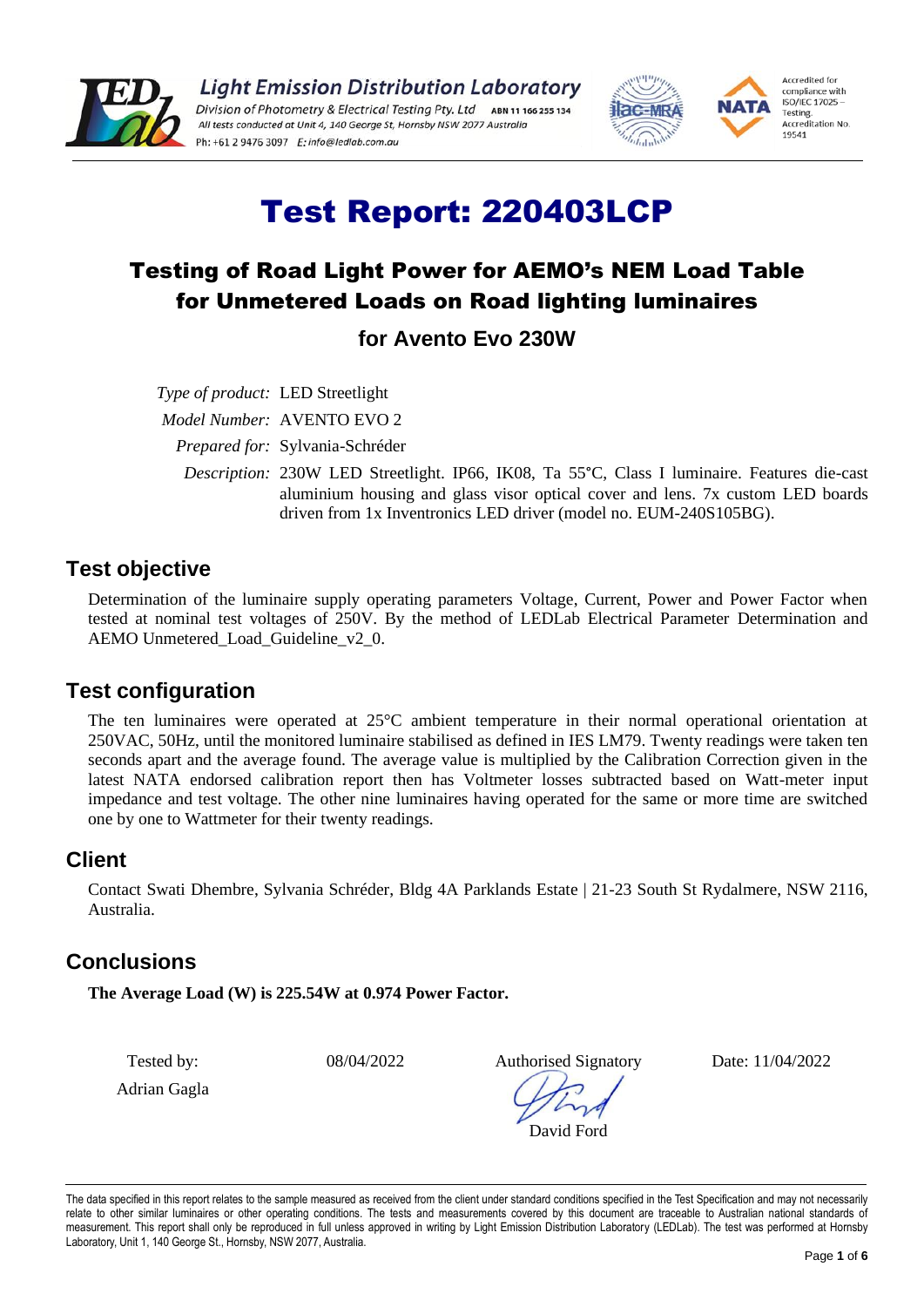

#### **Results**

Time till stabilisation: 2h

#### **Electrical Measurements**

| Sample 1                                                                                                      | Supply<br>Voltage<br>(Vrms) | Input<br>Current<br>(Arms) | <b>Input Power</b><br>(W) | Power<br>Factor |
|---------------------------------------------------------------------------------------------------------------|-----------------------------|----------------------------|---------------------------|-----------------|
| Average                                                                                                       | 250.006                     | 0.922                      | 224.608                   | 0.974           |
| Min                                                                                                           | 249.760                     | 0.922                      | 224.560                   | 0.974           |
| Max                                                                                                           | 250.150                     | 0.923                      | 224.640                   | 0.974           |
| Calibration correction (see Newton 4th calibration report 2020002794)<br>Instrument impedance correction (N4) | 1.00025                     | 0.99962<br>0.00024         | 1.00010<br>0.0576         | 1.0000          |
| <b>Final value</b>                                                                                            | 250.07                      | 0.922                      | 224.63                    | 0.974           |

| Sample 2                                                                                                      | Supply<br>Voltage<br>(Vrms) | Input<br>Current<br>(Arms) | Input Power<br>(W) | Power<br>Factor |
|---------------------------------------------------------------------------------------------------------------|-----------------------------|----------------------------|--------------------|-----------------|
| Average                                                                                                       | 249.996                     | 0.919                      | 223.741            | 0.973           |
| Min                                                                                                           | 249.190                     | 0.919                      | 223.690            | 0.973           |
| Max                                                                                                           | 250.240                     | 0.922                      | 223.770            | 0.974           |
| Calibration correction (see Newton 4th calibration report 2020002794)<br>Instrument impedance correction (N4) | 1.00025                     | 0.99962<br>0.00024         | 1.00010<br>0.0576  | 1.0000          |
| <b>Final value</b>                                                                                            | 250.06                      | 0.919                      | 223.76             | 0.973           |

| Sample 3                                                                                                      | Supply<br>Voltage<br>(Vrms) | Input<br>Current<br>(Arms) | Input Power<br>(W) | Power<br>Factor |
|---------------------------------------------------------------------------------------------------------------|-----------------------------|----------------------------|--------------------|-----------------|
| Average                                                                                                       | 250.057                     | 0.928                      | 226.080            | 0.974           |
| Min                                                                                                           | 249.840                     | 0.927                      | 226.040            | 0.974           |
| Max                                                                                                           | 250.370                     | 0.929                      | 226.110            | 0.974           |
| Calibration correction (see Newton 4th calibration report 2020002794)<br>Instrument impedance correction (N4) | 1.00025                     | 0.99962<br>0.00024         | 1.00010<br>0.0576  | 1.0000          |
| <b>Final value</b>                                                                                            | 250.12                      | 0.928                      | 226.10             | 0.974           |

The he tests and measurements covered by this document are traceable to Australian national standards of measurement.

This report only applies to the items tested as received from the client and shall only be reproduced in full unless approved in writing by Light Emission Distribution Laboratory (LEDLab).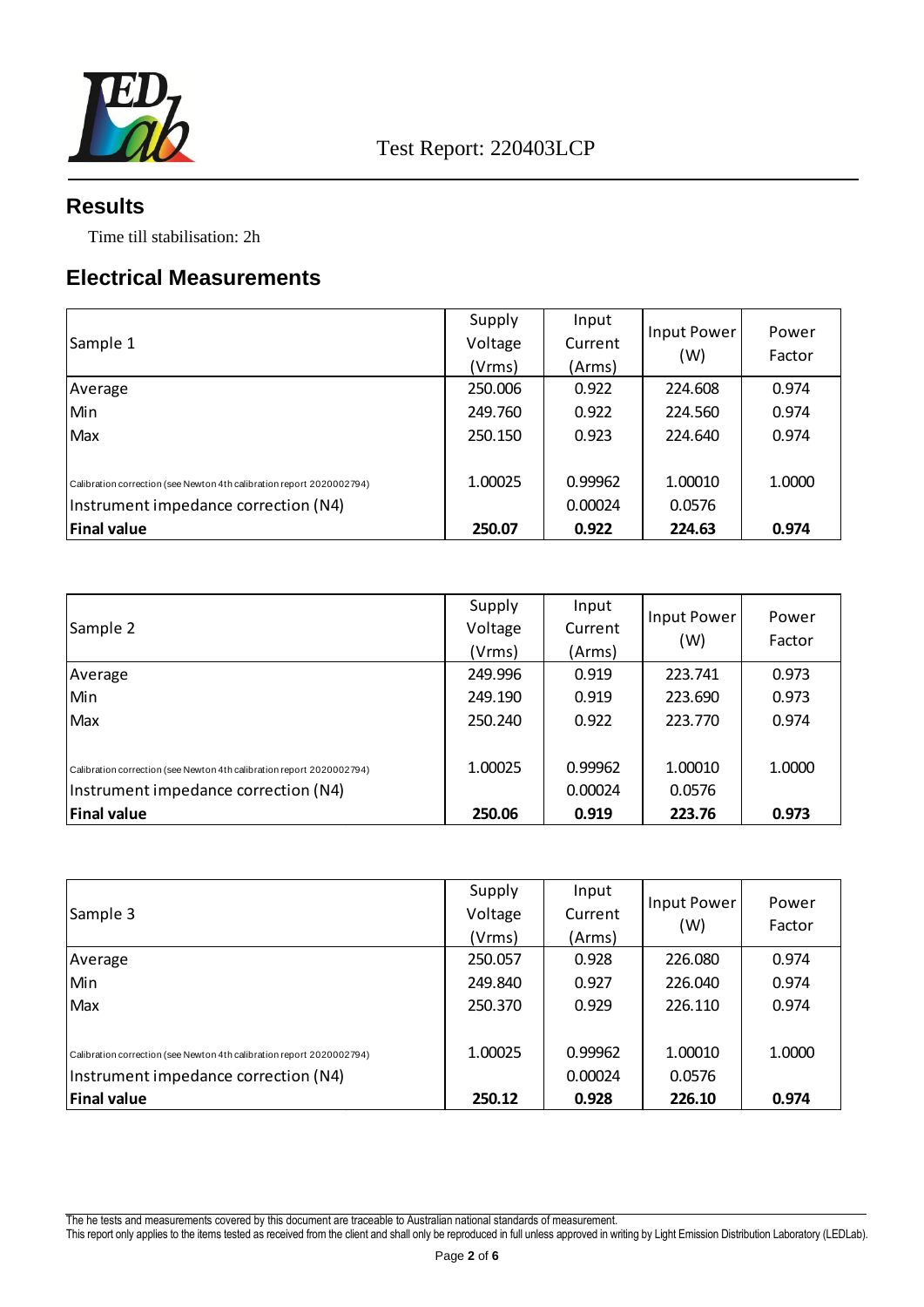

## Test Report: 220403LCP

| Sample 4                                                                                                      | Supply<br>Voltage<br>(Vrms) | Input<br>Current<br>(Arms) | Input Power<br>(W) | Power<br>Factor |
|---------------------------------------------------------------------------------------------------------------|-----------------------------|----------------------------|--------------------|-----------------|
| Average                                                                                                       | 250.008                     | 0.931                      | 226.797            | 0.974           |
| Min                                                                                                           | 249.740                     | 0.931                      | 226.760            | 0.974           |
| Max                                                                                                           | 250.270                     | 0.932                      | 226.840            | 0.974           |
| Calibration correction (see Newton 4th calibration report 2020002794)<br>Instrument impedance correction (N4) | 1.00025                     | 0.99962<br>0.00024         | 1.00010<br>0.0576  | 1.0000          |
| <b>Final value</b>                                                                                            | 250.07                      | 0.931                      | 226.82             | 0.974           |

| Sample 5                                                                                                      | Supply<br>Voltage<br>(Vrms) | Input<br>Current<br>(Arms) | Input Power<br>(W) | Power<br>Factor |
|---------------------------------------------------------------------------------------------------------------|-----------------------------|----------------------------|--------------------|-----------------|
| Average                                                                                                       | 250.001                     | 0.920                      | 223.626            | 0.973           |
| Min                                                                                                           | 249.490                     | 0.919                      | 223.610            | 0.973           |
| Max                                                                                                           | 250.210                     | 0.921                      | 223.640            | 0.973           |
| Calibration correction (see Newton 4th calibration report 2020002794)<br>Instrument impedance correction (N4) | 1.00025                     | 0.99962<br>0.00024         | 1.00010<br>0.0576  | 1.0000          |
| <b>Final value</b>                                                                                            | 250.06                      | 0.919                      | 223.65             | 0.973           |

| Sample 6                                                                                                      | Supply<br>Voltage<br>(Vrms) | Input<br>Current<br>(Arms) | Input Power<br>(W) | Power<br>Factor |
|---------------------------------------------------------------------------------------------------------------|-----------------------------|----------------------------|--------------------|-----------------|
| Average                                                                                                       | 250.027                     | 0.922                      | 224.189            | 0.973           |
| Min                                                                                                           | 249.750                     | 0.921                      | 224.180            | 0.973           |
| Max                                                                                                           | 250.330                     | 0.922                      | 224.200            | 0.973           |
| Calibration correction (see Newton 4th calibration report 2020002794)<br>Instrument impedance correction (N4) | 1.00025                     | 0.99962<br>0.00024         | 1.00010<br>0.0576  | 1.0000          |
| <b>Final value</b>                                                                                            | 250.09                      | 0.921                      | 224.21             | 0.973           |

The he tests and measurements covered by this document are traceable to Australian national standards of measurement.

This report only applies to the items tested as received from the client and shall only be reproduced in full unless approved in writing by Light Emission Distribution Laboratory (LEDLab).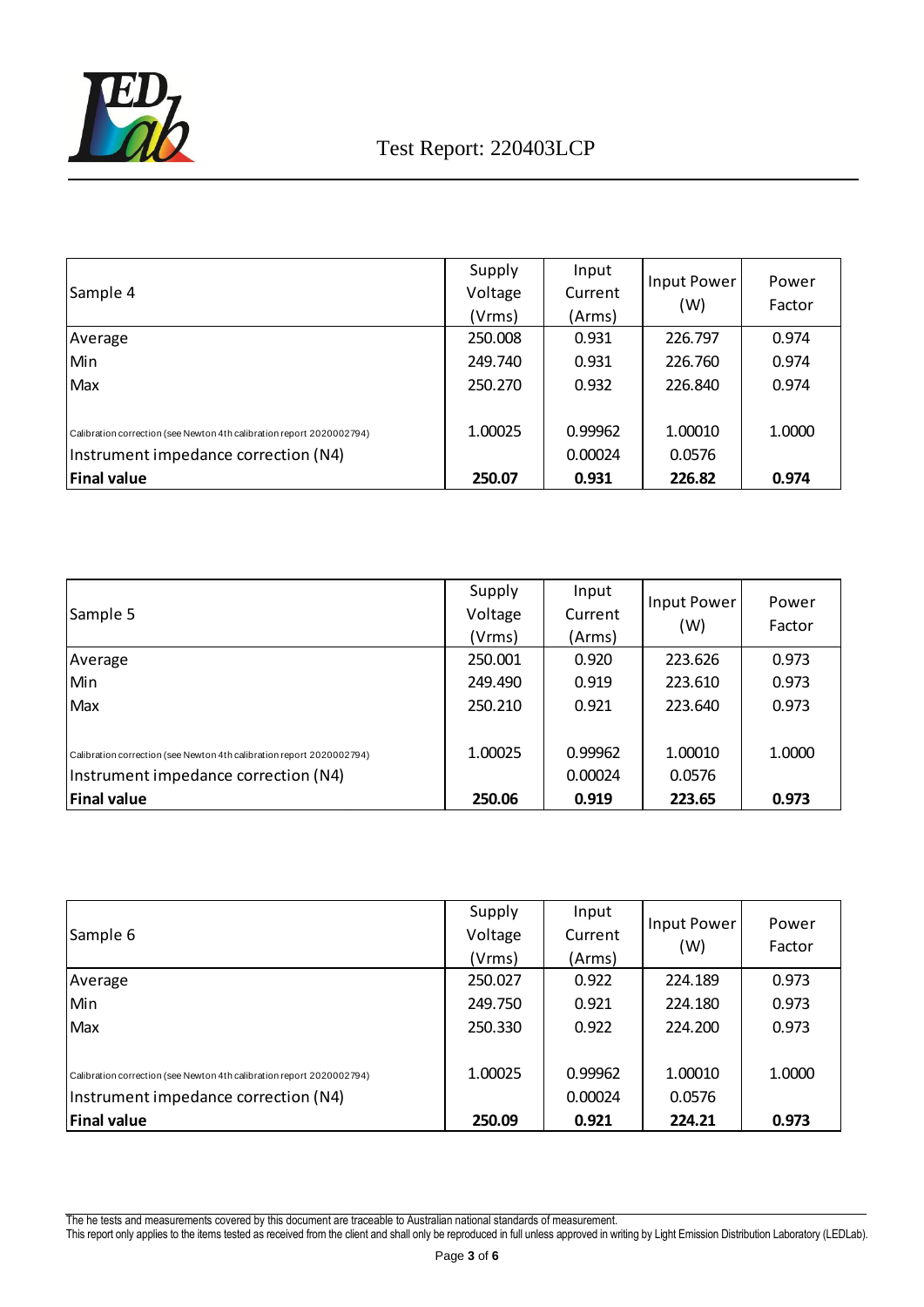

## Test Report: 220403LCP

|                                                                                                               | Supply  | Input   | Input Power | Power  |
|---------------------------------------------------------------------------------------------------------------|---------|---------|-------------|--------|
| Sample 7                                                                                                      | Voltage | Current |             |        |
|                                                                                                               | (Vrms)  | (Arms)  | (W)         | Factor |
| Average                                                                                                       | 249.990 | 0.929   | 226.009     | 0.974  |
| Min                                                                                                           | 249.690 | 0.927   | 225.960     | 0.973  |
| Max                                                                                                           | 250.420 | 0.930   | 226.070     | 0.974  |
|                                                                                                               | 1.00025 | 0.99962 | 1.00010     | 1.0000 |
| Calibration correction (see Newton 4th calibration report 2020002794)<br>Instrument impedance correction (N4) |         | 0.00024 | 0.0576      |        |
| <b>Final value</b>                                                                                            | 250.05  | 0.928   | 226.03      | 0.974  |
|                                                                                                               |         |         |             |        |
|                                                                                                               | Supply  | Input   |             |        |
| Sample 8                                                                                                      | Voltage | Current | Input Power | Power  |
|                                                                                                               | (Vrms)  | (Arms)  | (W)         | Factor |
| Average                                                                                                       | 249.984 | 0.939   | 228.766     | 0.974  |
| Min                                                                                                           | 249.710 | 0.938   | 228.740     | 0.974  |
| Max                                                                                                           | 250.260 | 0.940   | 228.840     | 0.975  |
| Calibration correction (see Newton 4th calibration report 2020002794)                                         | 1.00025 | 0.99962 | 1.00010     | 1.0000 |
| Instrument impedance correction (N4)                                                                          |         | 0.00024 | 0.0576      |        |
| <b>Final value</b>                                                                                            | 250.05  | 0.939   | 228.79      | 0.974  |
|                                                                                                               |         |         |             |        |
|                                                                                                               | Supply  | Input   | Input Power | Power  |
| Sample 9                                                                                                      | Voltage | Current | (W)         | Factor |
|                                                                                                               | (Vrms)  | (Arms)  |             |        |
| Average                                                                                                       | 250.000 | 0.920   | 223.869     | 0.973  |
| Min                                                                                                           | 249.720 | 0.919   | 223.830     | 0.973  |
| Max                                                                                                           | 250.250 | 0.921   | 223.940     | 0.974  |
| Calibration correction (see Newton 4th calibration report 2020002794)                                         | 1.00025 | 0.99962 | 1.00010     | 1.0000 |
| Instrument impedance correction (N4)                                                                          |         | 0.00024 | 0.0576      |        |
| <b>Final value</b>                                                                                            | 250.06  | 0.920   | 223.89      | 0.973  |
|                                                                                                               |         |         |             |        |
|                                                                                                               | Supply  | Input   | Input Power | Power  |
| Sample 10                                                                                                     | Voltage | Current | (W)         | Factor |
|                                                                                                               | (Vrms)  | (Arms)  |             |        |
| Average                                                                                                       | 250.007 | 0.934   | 227.514     | 0.974  |
| Min                                                                                                           | 249.760 | 0.934   | 227.490     | 0.974  |
| Max                                                                                                           | 250.190 | 0.935   | 227.550     | 0.974  |
| Calibration correction (see Newton 4th calibration report 2020002794)                                         | 1.00025 | 0.99962 | 1.00010     | 1.0000 |
| Instrument impedance correction (N4)                                                                          |         | 0.00024 | 0.0576      |        |
| <b>Final value</b>                                                                                            | 250.07  | 0.934   | 227.54      | 0.974  |

The he tests and measurements covered by this document are traceable to Australian national standards of measurement.

This report only applies to the items tested as received from the client and shall only be reproduced in full unless approved in writing by Light Emission Distribution Laboratory (LEDLab).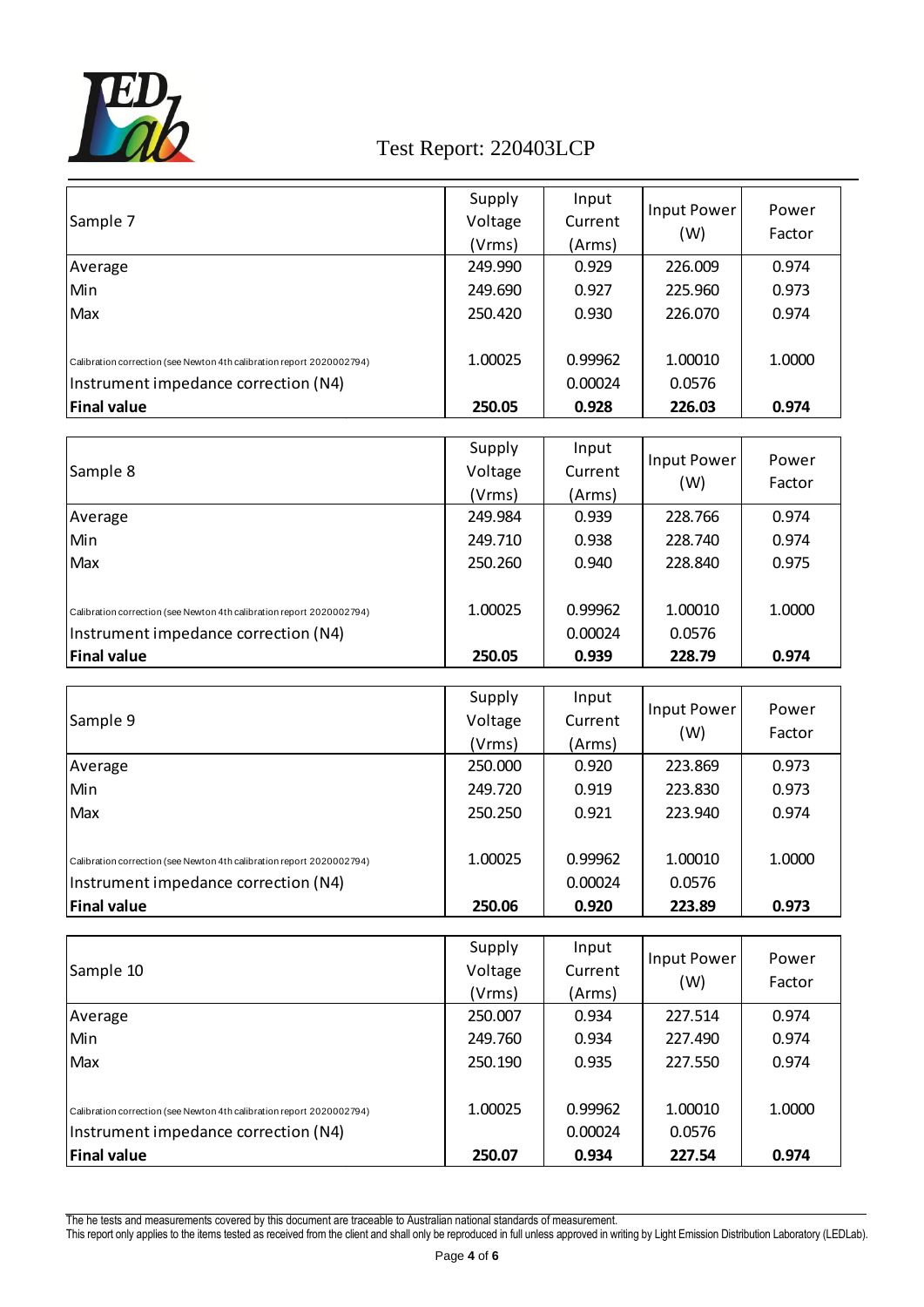

| Sample No. | Supply Voltage<br>(Vrms) | <b>Input Current</b><br>(Arms) | Input Power (W) | Power Factor |
|------------|--------------------------|--------------------------------|-----------------|--------------|
| Sample 1   | 250.07                   | 0.922                          | 224.63          | 0.974        |
| Sample 2   | 250.06                   | 0.919                          | 223.76          | 0.973        |
| Sample 3   | 250.12                   | 0.928                          | 226.10          | 0.974        |
| Sample 4   | 250.07                   | 0.931                          | 226.82          | 0.974        |
| Sample 5   | 250.06                   | 0.919                          | 223.65          | 0.973        |
| Sample 6   | 250.09                   | 0.921                          | 224.21          | 0.973        |
| Sample 7   | 250.05                   | 0.928                          | 226.03          | 0.974        |
| Sample 8   | 250.05                   | 0.939                          | 228.79          | 0.974        |
| Sample 9   | 250.06                   | 0.920                          | 223.89          | 0.973        |
| Sample 10  | 250.07                   | 0.934                          | 227.54          | 0.974        |
| Average    | 250.07                   | 0.926                          | 225.54          | 0.974        |

Table 1. Electrical operating parameters of Avento Evo 230W

### **Test Equipment Used**

*Power meter:* Newton 4<sup>th</sup> Power Analyser KinetiQ Model PPA2520 SN 133-00467 *Power meter integration time (s):* 5 *Calibration Report:* PlusEs report no. 2020002794 *Luminaire thermometer:* AMA S No. 1086110-0.1deg

This report only applies to the items tested as received from the client and shall only be reproduced in full unless approved in writing by Light Emission Distribution Laboratory (LEDLab).